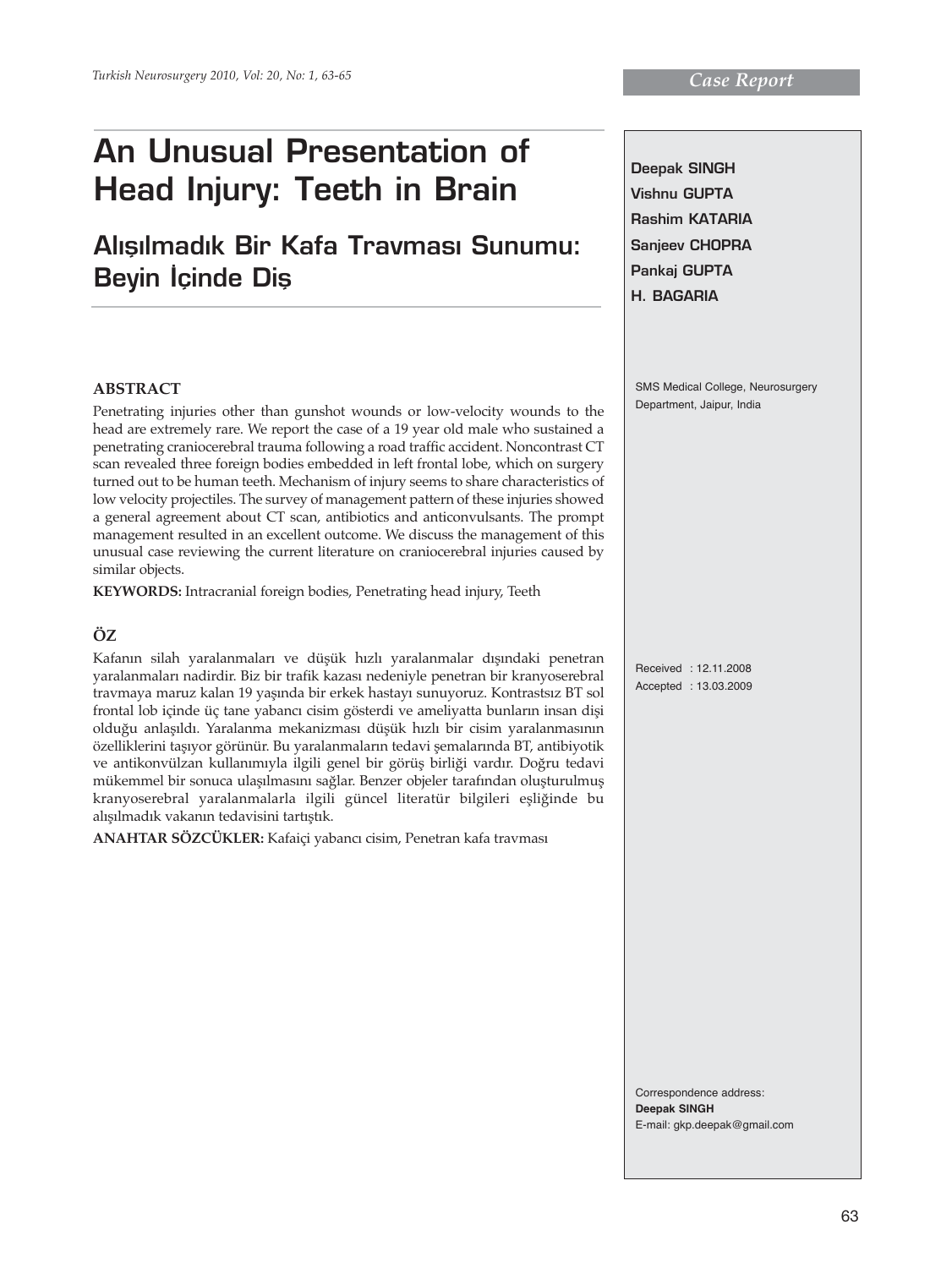#### **INTRODUCTION**

Penetrating cerebral injuries caused by foreign bodies are rare occurrences and still rarer are cases involving multiple foreign bodies after vehicular accidents. There are various reports of multiple foreign bodies like pellets and nails due to blast or gunshot injuries (5,8). We are presenting a very unusual case of penetrating head injury in which teeth were embedded in cerebral parenchyma

### **CASE REPORT**

A 19-year-old male presented as a case of head injury after a motorcycle accident. On taking history it was found that patient was driving a motorcycle and a head-on collision occurred with another motorcycle. Both drivers were without a helmet. At the time of admission, the patient was fully conscious and there was no neurological deficit. Local examination revealed a lacerated wound on the left frontal region with underlying depressed fracture. A noncontrast CT scan head showed left frontal depressed fracture with three hyperdense globular structures in a row; in the left frontal region just below the fracture segment (Figure 1). The patient was operated immediately. The depressed fracture segments were elevated and removed. A dural tear was present with brain matter coming out from it. Dural edges were defined, and three foreign bodies, which turned out to be human teeth, removed one by one through the dural opening (Figure 2). The wound was thoroughly washed with normal saline. Watertight dural closure was achieved using a pericranial patch. The postoperative course was uneventful with CT-scan showing complete removal of all foreign bodies (Figure 3). The patient was discharged on the seventh postoperative day on anticonvulsants without any neurological sequelae.

#### **DISCUSSION**

Penetrating injuries of the brain are very common in warfare injuries but are rarer in civilian head injuries. Missile injuries account for the majority of penetrating wounds of the brain (5) although the brain has been penetrated by almost every conceivable object. There are reports in literature ranging from a knife (2) to blades, spoons and even nails (8). The major determinant of injury is the behavior of the penetrating object within the tissue which in turn depends on deformation, yaw



*Figure 1: Preoperative CT Head showing three globular hyperdense objects in left frontal region.*



*Figure 2: Peroperative photograph showing removal of foreign bodies (Marked with white arrow).*

(rotation about the long axis) and fragmentation of the projectile. The velocity of the penetrating object has been emphasized in previous studies and differentiates wounds into "low velocity" and "high velocity". However, velocity is not an independent primary determinant of wounding potential (3).

The three most common types of low velocity penetrating head injuries are industrial accidents, suicide attempts and results of criminal assault (1). In